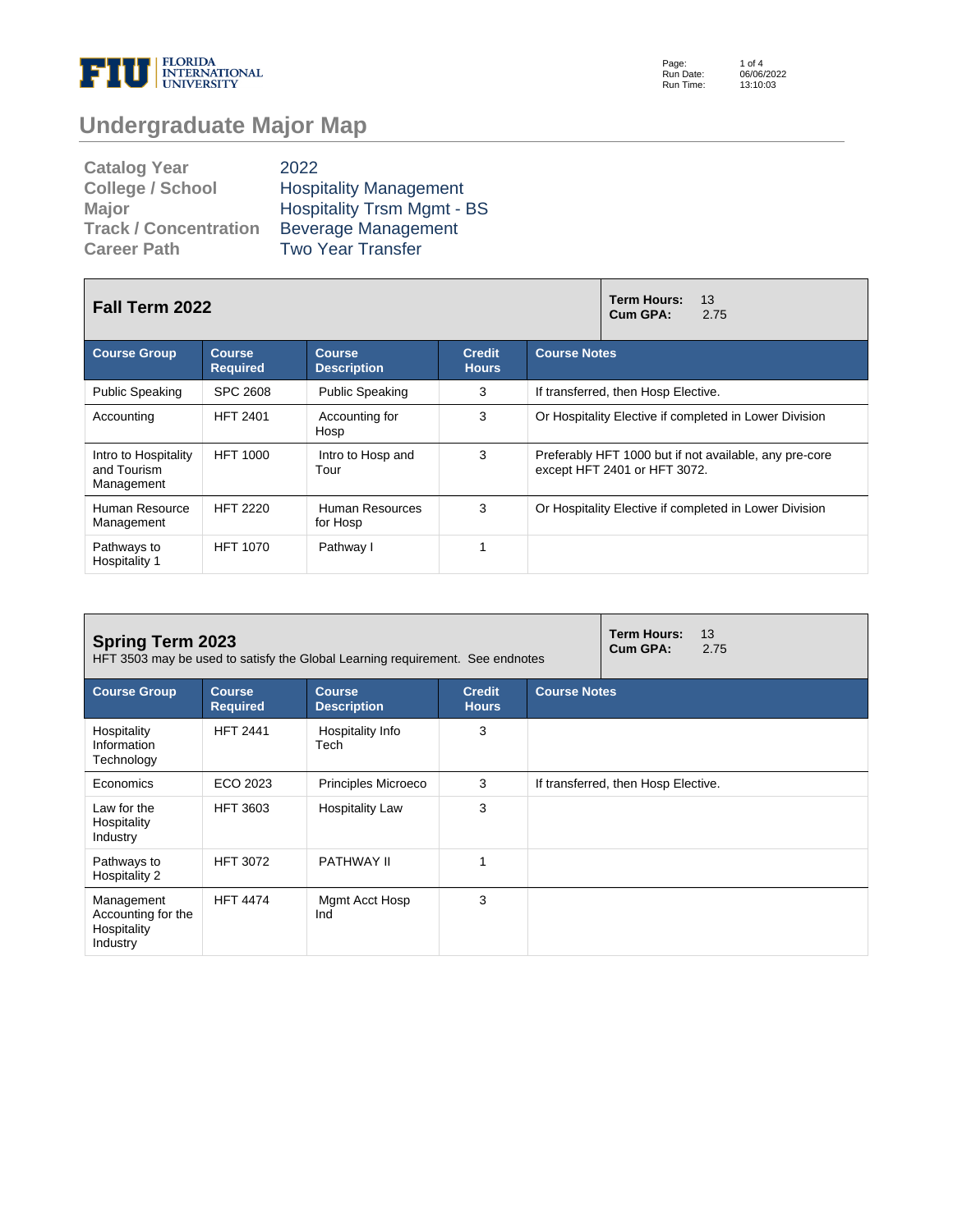

# **Undergraduate Major Map**

| <b>Summer Term 2023</b><br>Use this semester to catch up on coursework if necessary. |                                  |                                     |                               | <b>Term Hours:</b><br>Cum GPA: | - 6<br>2.75 |  |
|--------------------------------------------------------------------------------------|----------------------------------|-------------------------------------|-------------------------------|--------------------------------|-------------|--|
| <b>Course Group</b>                                                                  | <b>Course</b><br><b>Required</b> | <b>Course</b><br><b>Description</b> | <b>Credit</b><br><b>Hours</b> | <b>Course Notes</b>            |             |  |
| Hospitality<br><b>Program Electives</b>                                              | <b>HFT 4247</b>                  | D&I in the Hosp.<br>Industry        | 3                             |                                |             |  |
| Beverage<br>Management<br><b>Required Courses</b>                                    | <b>HFT 3861</b>                  | Spirits<br><b>Fundamentals</b>      | 3                             |                                |             |  |

| Fall Term 2023                                                |                                  |                                     |                               | Term Hours:<br>12<br>Cum GPA:<br>2.75 |                                                        |
|---------------------------------------------------------------|----------------------------------|-------------------------------------|-------------------------------|---------------------------------------|--------------------------------------------------------|
| <b>Course Group</b>                                           | <b>Course</b><br><b>Required</b> | <b>Course</b><br><b>Description</b> | <b>Credit</b><br><b>Hours</b> | <b>Course Notes</b>                   |                                                        |
| <b>Financial Analysis</b><br>in the Hospitality<br>Industry   | <b>HFT 4464</b>                  | Fin Anal Hosp<br>Indust             | 3                             |                                       |                                                        |
| Beverage<br>Management<br><b>Required Courses</b>             | <b>HFT 3864</b>                  | <b>Brewing Science</b>              | 3                             |                                       |                                                        |
| <b>HOSPITALITY</b><br><b>MANAGEMENT</b><br><b>COMMON CORE</b> |                                  |                                     | 3                             | <b>HFT 4545</b>                       | Please select one: HFT 4295 or HFT 3006 or HFT 3073 or |
| <b>HOSPITALITY</b><br><b>MANAGEMENT</b><br><b>COMMON CORE</b> |                                  |                                     | 3                             |                                       | Please select one: HFT 3453 or FSS 4234C.              |

| <b>Spring Term 2024</b><br>HFT 4323 may be used to satisfy the Global Learning requirement. See endnotes |                                  |                                     |                               | <b>Term Hours:</b><br>Cum GPA: | 12<br>2.75                               |  |
|----------------------------------------------------------------------------------------------------------|----------------------------------|-------------------------------------|-------------------------------|--------------------------------|------------------------------------------|--|
| <b>Course Group</b>                                                                                      | <b>Course</b><br><b>Required</b> | <b>Course</b><br><b>Description</b> | <b>Credit</b><br><b>Hours</b> | <b>Course Notes</b>            |                                          |  |
| Beverage<br>Management<br><b>Required Courses</b>                                                        | <b>HFT 4875</b>                  | Wine MKT & Brand                    | 3                             |                                |                                          |  |
| <b>HOSPITALITY</b><br><b>MANAGEMENT</b><br><b>COMMON CORE</b>                                            |                                  |                                     | 3                             |                                | Please select one: HFT 3503 or HFT 4509. |  |
| Hospitality<br>Analytics and<br>Revenue<br>Management                                                    | <b>HFT 4413</b>                  | Hosp Analytics &<br>Rev Mgt         | 3                             |                                |                                          |  |
| Beverage<br>Management<br><b>Required Courses</b>                                                        | <b>HFT 3866</b>                  | Wine Sensory &<br>Perception        | 3                             |                                |                                          |  |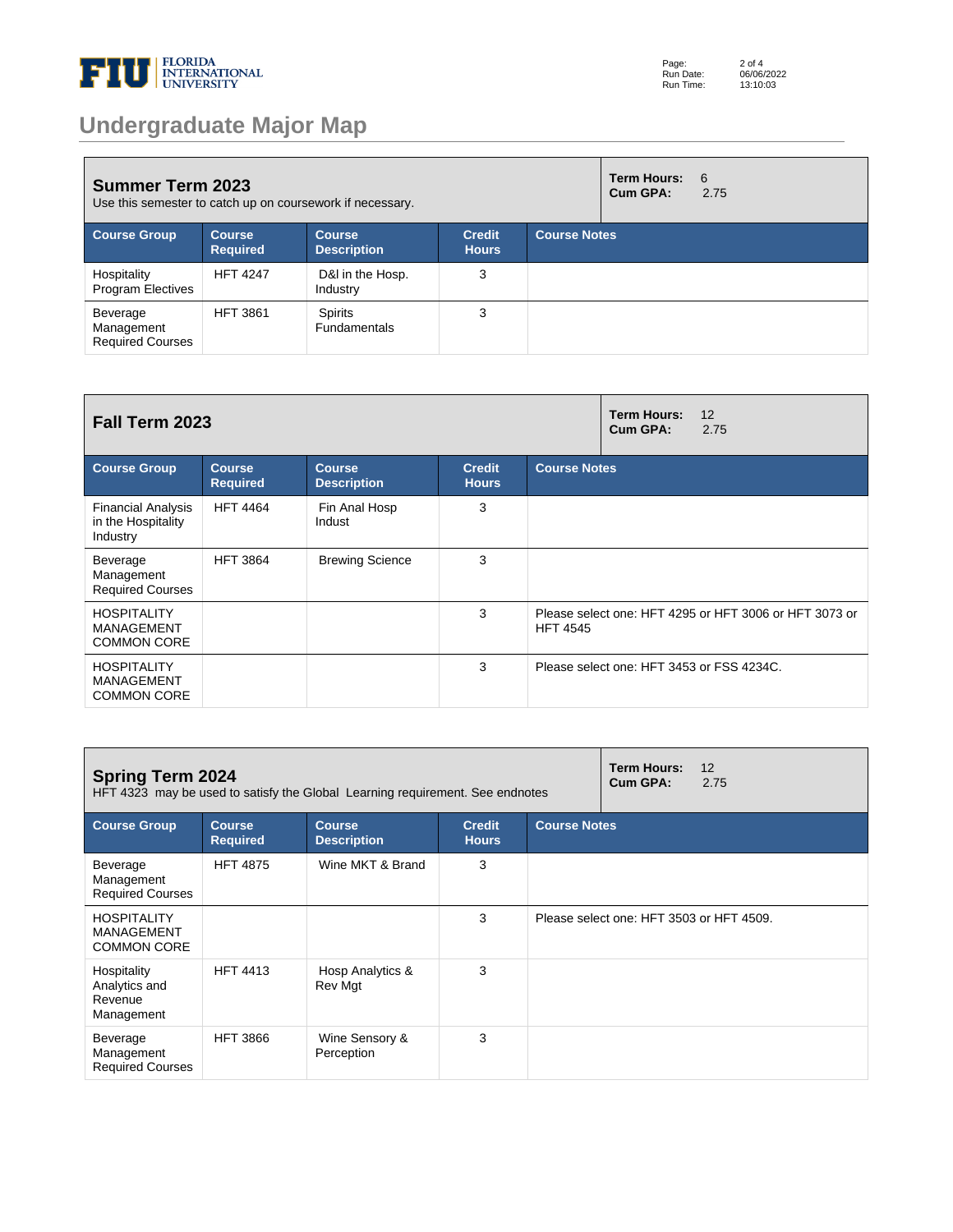

### **Undergraduate Major Map**

| <b>Summer Term 2024</b><br>Use this Semester to catch up on coursework if necessary.<br><b>Hospitality Industry Experience</b> |                                  |                                     |                               | Term Hours:<br>Cum GPA:                                     | $\overline{4}$<br>2.75 |  |
|--------------------------------------------------------------------------------------------------------------------------------|----------------------------------|-------------------------------------|-------------------------------|-------------------------------------------------------------|------------------------|--|
| <b>Course Group</b>                                                                                                            | <b>Course</b><br><b>Required</b> | <b>Course</b><br><b>Description</b> | <b>Credit</b><br><b>Hours</b> | <b>Course Notes</b>                                         |                        |  |
| Advanced<br>Internship                                                                                                         | <b>HFT 4945</b>                  | Adv Intern Hsptly                   |                               |                                                             |                        |  |
| <b>HOSPITALITY</b><br>MANAGEMENT<br><b>COMMON CORE</b>                                                                         |                                  |                                     | 3                             | HFT 4296-Strategic Management in Hospitality and<br>Tourism |                        |  |

#### **General Requirements**

\*Critical Indicator is the minimum grade indicated in specific courses to demonstrate proficiency and progress in major. Earning less than the minimum grade is a trigger for a conversation with advisor.\*

Transfer students are assumed to have completed an Associates of Arts Degree from a Florida Public Institution or completed 60 credits and the University Core Curriculum Requirements. 

In addition, the following courses are required of incoming transfer students: 

Global Learning Requirement for Transfers: Transfers entering FIU Fall 2011 or later are required to take two Global Learning courses. 

Those who meet University Core Curriculum Requirements prior to entering FIU 

-Two Global Learning Discipline Specific Courses (One of the two may be a Global Learning Foundation Course chosen in consultation with your advisor) 

Those who do not meet University Core Curriculum Requirements prior to entering FIU -One Global Learning Foundation Course (from the University Core Curriculum) -One Global Learning Discipline Specific Course 

Transfer courses may not be used to meet the FIU Global Learning Requirement. For a list of Global learning courses: http://goglobal.fiu.edu 

School of Hospitality and Tourism Management Selected Major Requirements: 

Industry Experience Requirement: 1300 hours - A total of 1300 documented hours of hospitality/ tourism related practical training work experience is required. This includes 300 hours in HFT 4945 Advanced Internship. A minimum of 800 hours must be completed while enrolled in the degree program at FIU. The Advanced Internship must be track-related and approved by an advisor. Work experience documentation is required. Students with extensive industry management experience may apply for a waiver of the 1000 hour work experience and Advanced Internship. 

Hospitality Management offers 6 majors and the option of a general Hospitality major. If one of the 6 majors is chosen, 4 specific major courses are required and 2 major related electives. If the general hospitality option is chosen, the electives may be chosen from any of the courses offered in our program. Students who do not take any of the 6 lower division prerequisites prior to transferring into FIU with 60 credits, will need to take 6 additional credits of major electives if a major is selected.